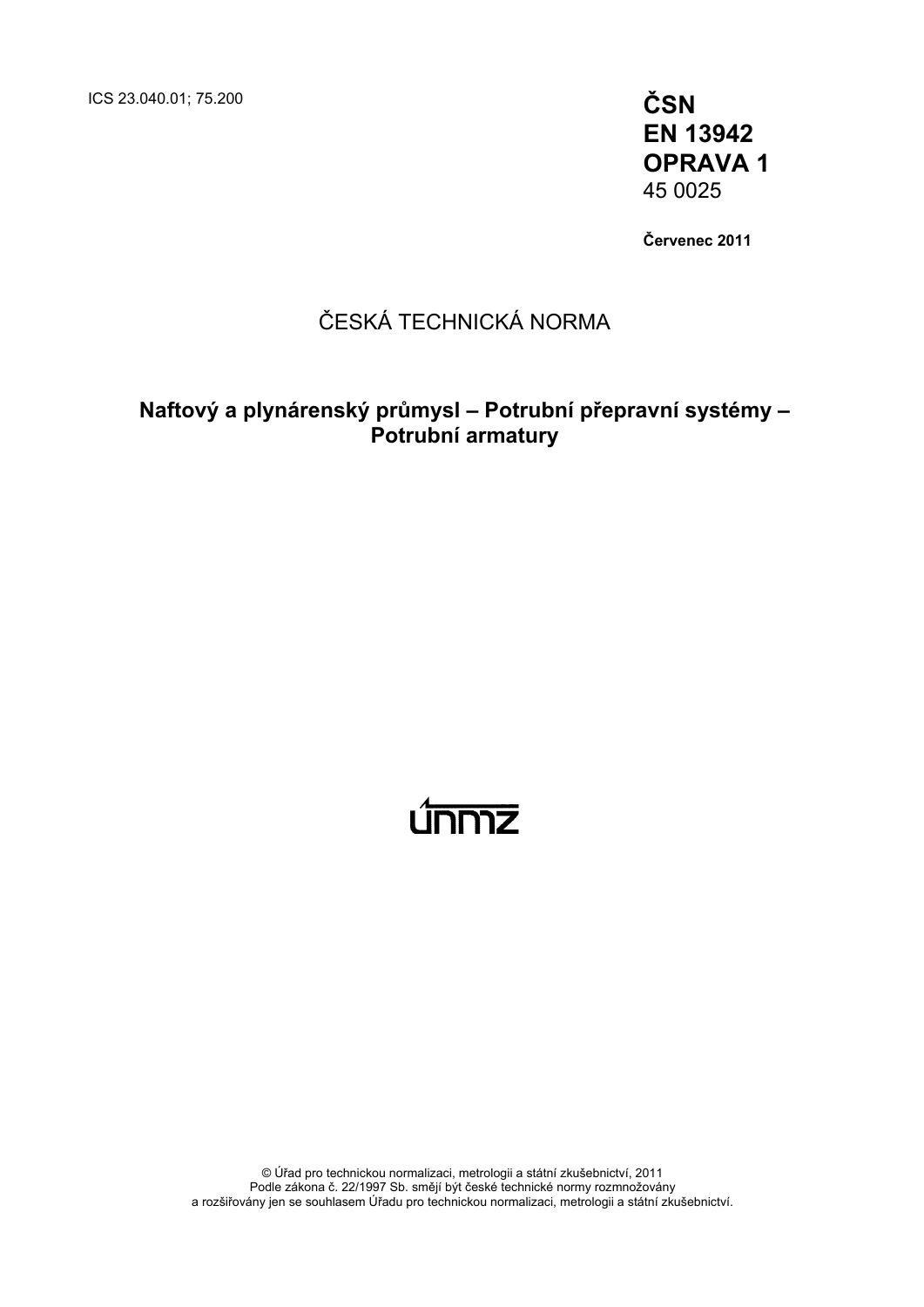ČSN EN 13942/Opr. 1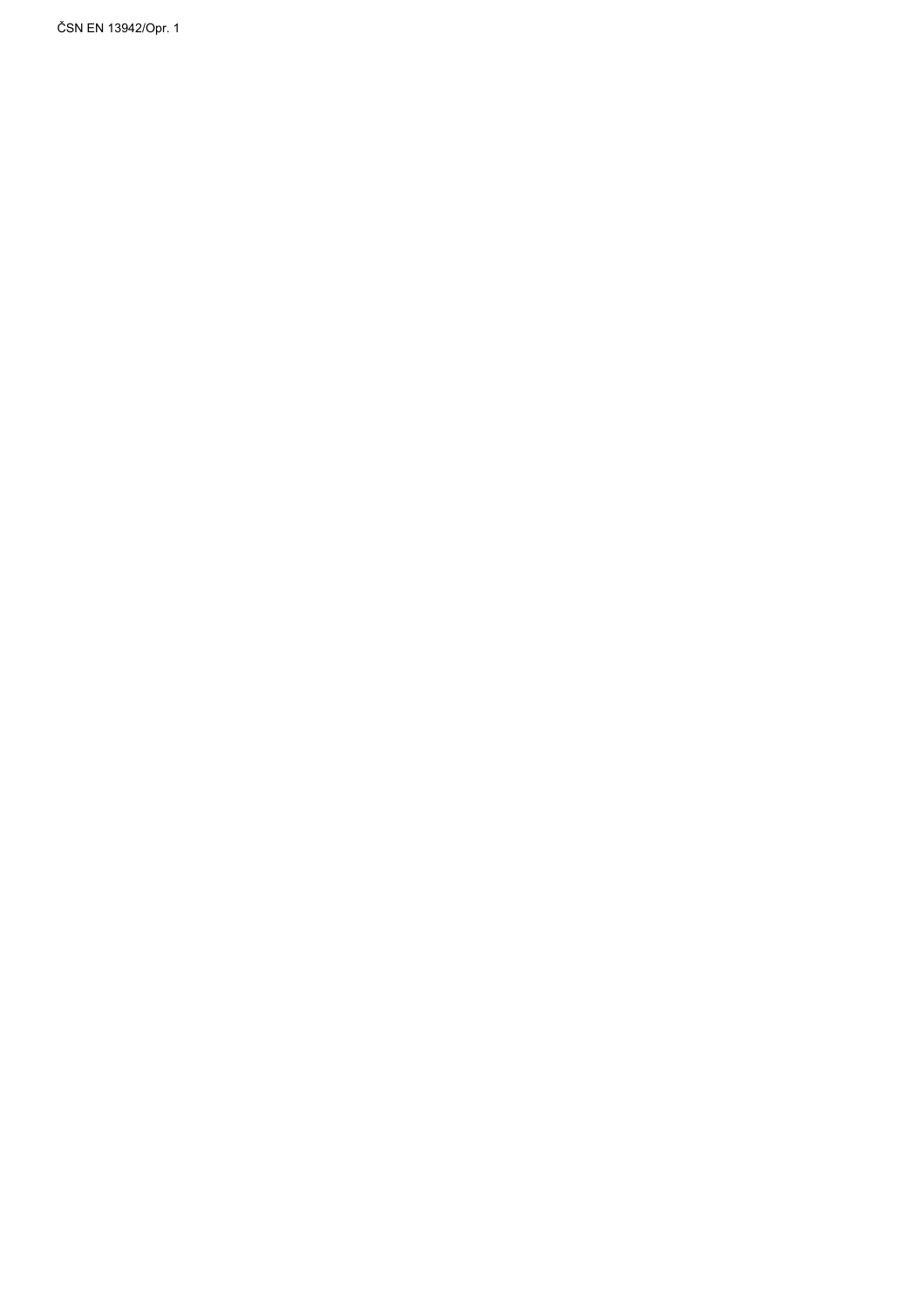# EUROPEAN STANDARD

# NORME EUROPÉENNE EUROPÄISCHE NORM

# **EN 13942:2009/AC**

May 2009 Mai 2009 Mai 2009

**ICS** 23.040.01; 75.200

English version Version Française Deutsche Fassung

Petroleum and natural gas industries - Pipeline transportation systems - Pipeline valves (ISO 14313:2007 modified/Cor 1:2009)

Industries du pétrole et du gaz naturel - Systèmes de transport par conduites - Robinets de conduites (ISO 14313:2007 modifiée/Cor 1:2009)

Erdöl- und Erdgasindustrie - Rohrleitungstransportsysteme - Rohrleitungsarmaturen (ISO 14313:2007, modifiziert/Cor 1:2009)

This corrigendum becomes effective on 13 May 2009 for incorporation in the three official language versions of the EN.

Ce corrigendum prendra effet le 13 mai 2009 pour incorporation dans les trois versions linguistiques officielles de la EN.

Die Berichtigung tritt am 13.Mai 2009 zur Einarbeitung in die drei offiziellen Sprachfassungen der EN in Kraft.



EUROPEAN COMMITTEE FOR STANDARDIZATION COMITÉ EUROPÉEN DE NORMALISATION EUROPÄISCHES KOMITEE FÜR NORMUNG

**Management Centre: Avenue Marnix 17, B-1000 Brussels**

© 2009 CEN All rights of exploitation in any form and by any means reserved worldwide for CEN national Members. Tous droits d'exploitation sous quelque forme et de quelque manière que ce soit réservés dans le monde entier aux membres nationaux du CEN.

Alle Rechte der Verwertung, gleich in welcher Form und in welchem Verfahren, sind weltweit den nationalen Mitgliedern von CEN vorbehalten.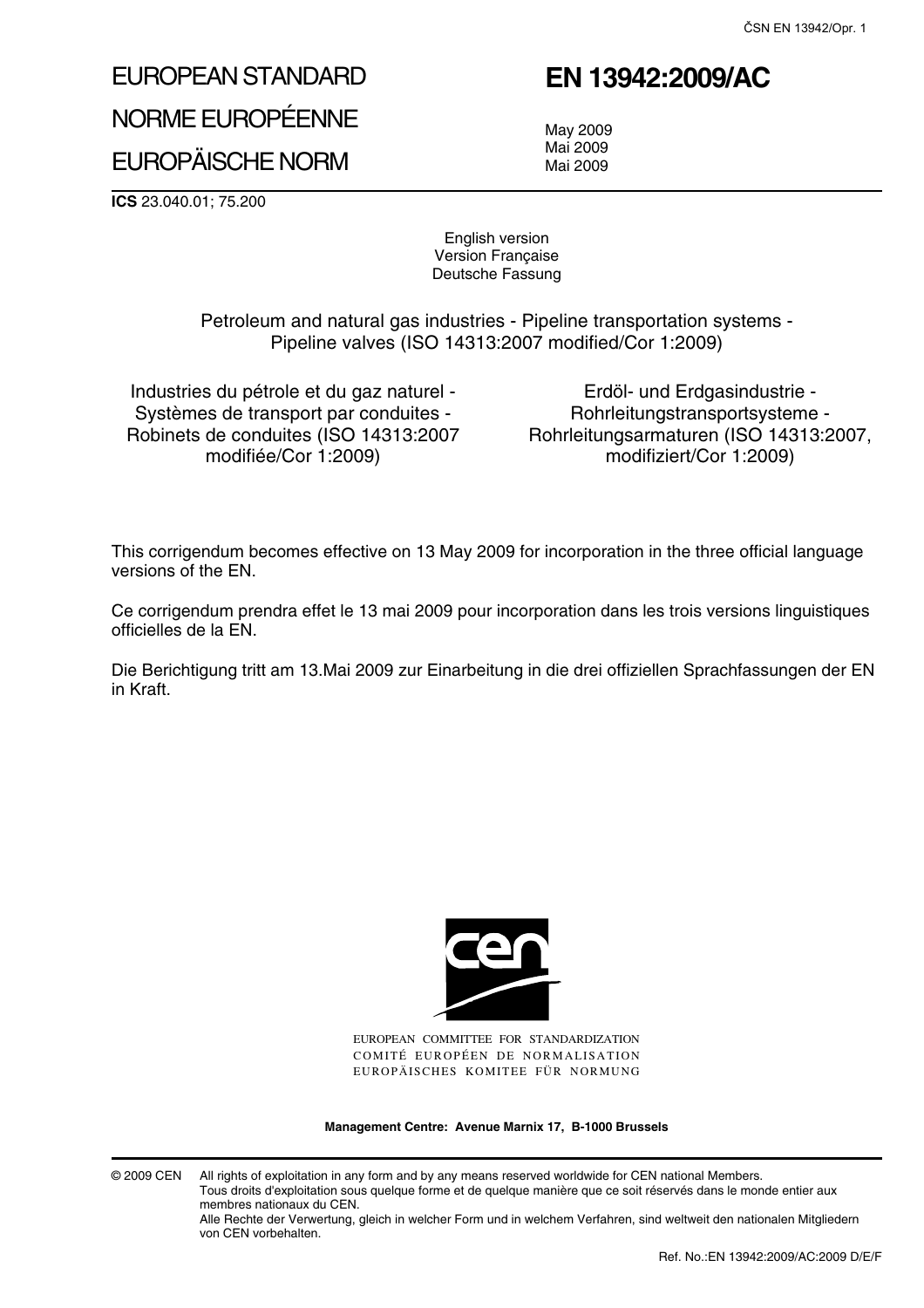#### **EN ISO 13942:2009/AC:2009 (E)**

ISO published a technical corrigendum for ISO 14313:2007. This impacts the EN 13942:2009 which is a modified version of the ISO 14313:2007. Therefore take into account the following corrections in the EN 13942:2009.

*Page 6, Clause 3* 

*Replace the following normative references:* 

"ASME B16.5-1996, *Pipe Flanges and Flanged Fittings: NPS 1/2 through 24*" *with* "ASME B16.5-2003, *Pipe Flanges and Flanged Fitting : NPS 1/2 through 24*";

"ASME B31.8-2003, *Gas Transmission and Distribution Piping Systems*" *with* "ASME B31.8-2007, *Gas Transmission and Distribution Piping Systems*";

"ASME Boiler and Pressure Vessel Code — Section VIII: *Rules for Construction of Pressure Vessels*  Division 2: *Alternative Rules*" *with* "ASME Boiler and Pressure Vessel Code — Section VIII: *Rules for Construction of Pressure Vessels —* Division 2-2004: *Alternative Rules*".

*Page 38, Table 4, under subheading "PN 50 (class 300)", line for "DN 150 (NPS 6)"* 

*Replace the value of* "457" *in the column* "**Raised face** (*A*)" *with* "403" *such that the line reads:*

| $\overline{\phantom{a}}$<br>$-2$<br>403<br>119<br>150<br>⊿ ⊳<br>$\sim$<br>$\sim$ $\sim$ $\sim$ $\sim$ $\sim$<br>$\sim$ $\sim$ $\sim$ $\sim$ $\sim$ $\sim$<br>וטד<br>$ -$<br>$\sim$ |
|------------------------------------------------------------------------------------------------------------------------------------------------------------------------------------|
|------------------------------------------------------------------------------------------------------------------------------------------------------------------------------------|

*Page 40, Table 4, under subheading "PN 420 (class 2500)", line for "DN 65 (NPS 2-1/2)"* 

*Replace the value of* "540" *in the column* "**Ring joint**" *with* "514" *such that the line reads:*

| ~ | $\overline{\phantom{a}}$<br>_ … | n r<br>UC |  |
|---|---------------------------------|-----------|--|
|   |                                 |           |  |

*Page 45, 7.7.2* 

*Replace* "ASME B31.8-2003" *with* "ASME B31.8-2007".

*Replace* "Figure 14 and 15" *with* "Figures I4 and I5".

#### *Page 49, 7.20.2, second sentence*

*Replace* "ASME Code Section VIII, Division 2, Part AD-132" *with* "ASME Code Section VIII, Division 2-2004, Part AD-132".

*Page 53, 9.3* 

*Delete the words* "by agreement" *from the NOTE.*

#### *Page 53, 9.4, second paragraph, second sentence*

*Add* "pipe pups to valve" *after* "Repairs of fabrication welds".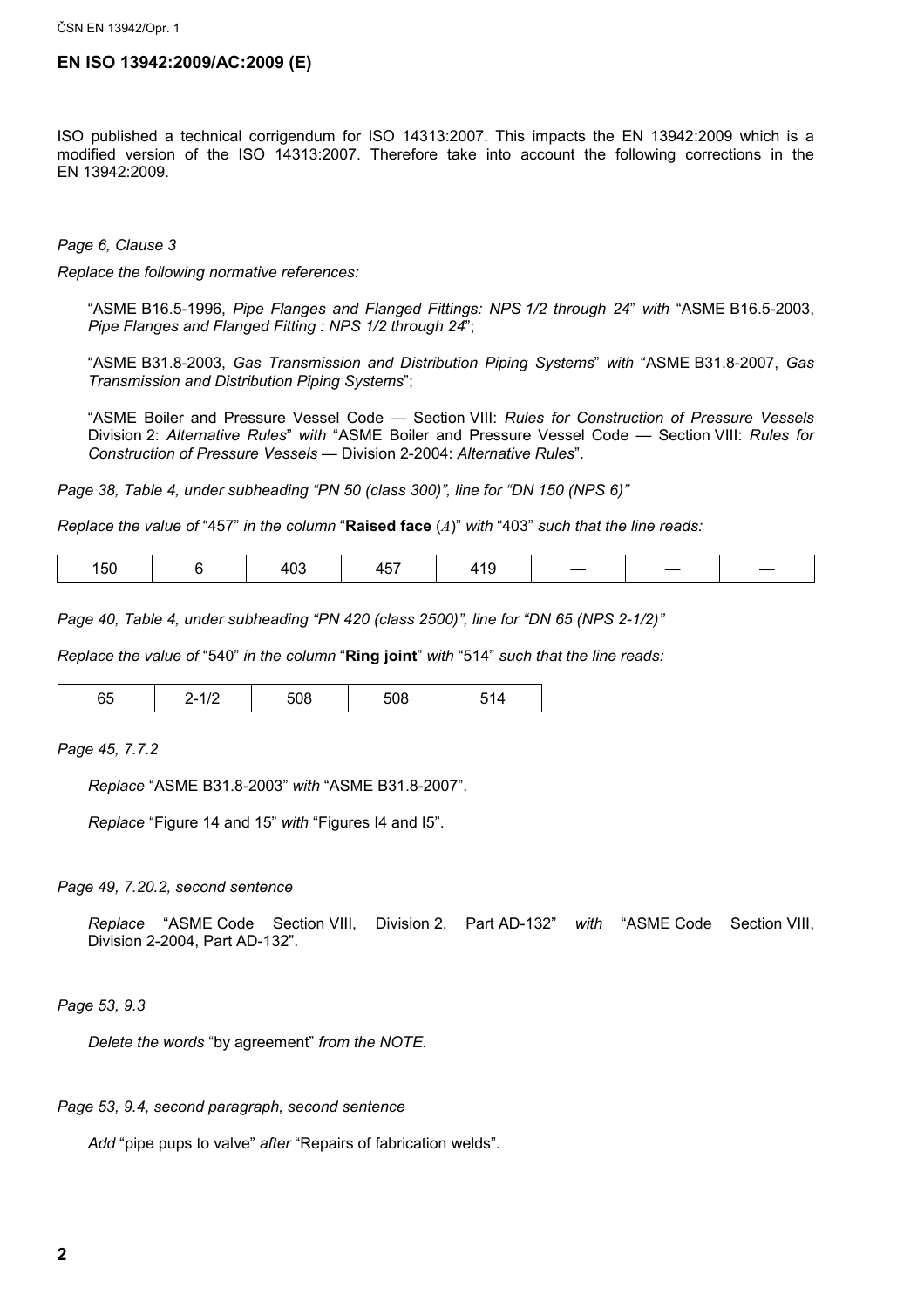#### **EN ISO 13942:2009/AC:2009 (E)**

*Page 67, B.3.3* 

*Replace* "0,55 MPa ± 00,7 MPa" *with* "0,55 MPa ± 0,07 MPa".

*Page 75, Table D.1, beginning of last box* 

*Replace* "Other requirements" *with* "**Other requirements**".

*Page 75, Table D.1, after* "ISO 15156 (all parts)? Yes \_\_\_\_ No \_\_\_\_"*, add the following line* 

"If yes, specify % mass fraction of  $H_2S$  \_\_\_; pH \_\_\_; % mass fraction of chlorides \_\_\_; temperature \_\_\_".